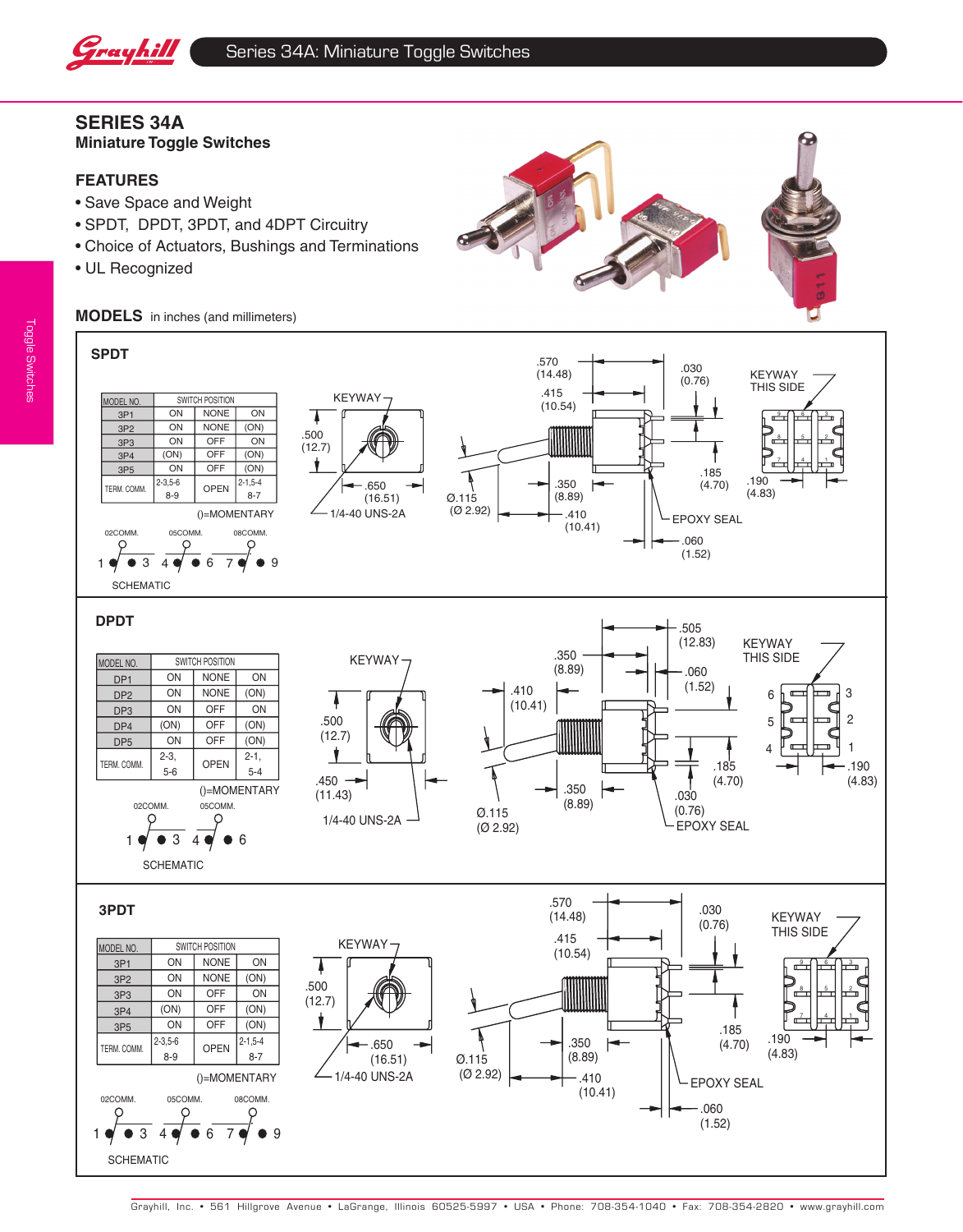



#### **MODELS** in inches (and millimeters)





Actuators 1-5 shown with standard B1 bushing. Add .070 (1.78) for B3, subtract .020 (0.51) for B6 bushing.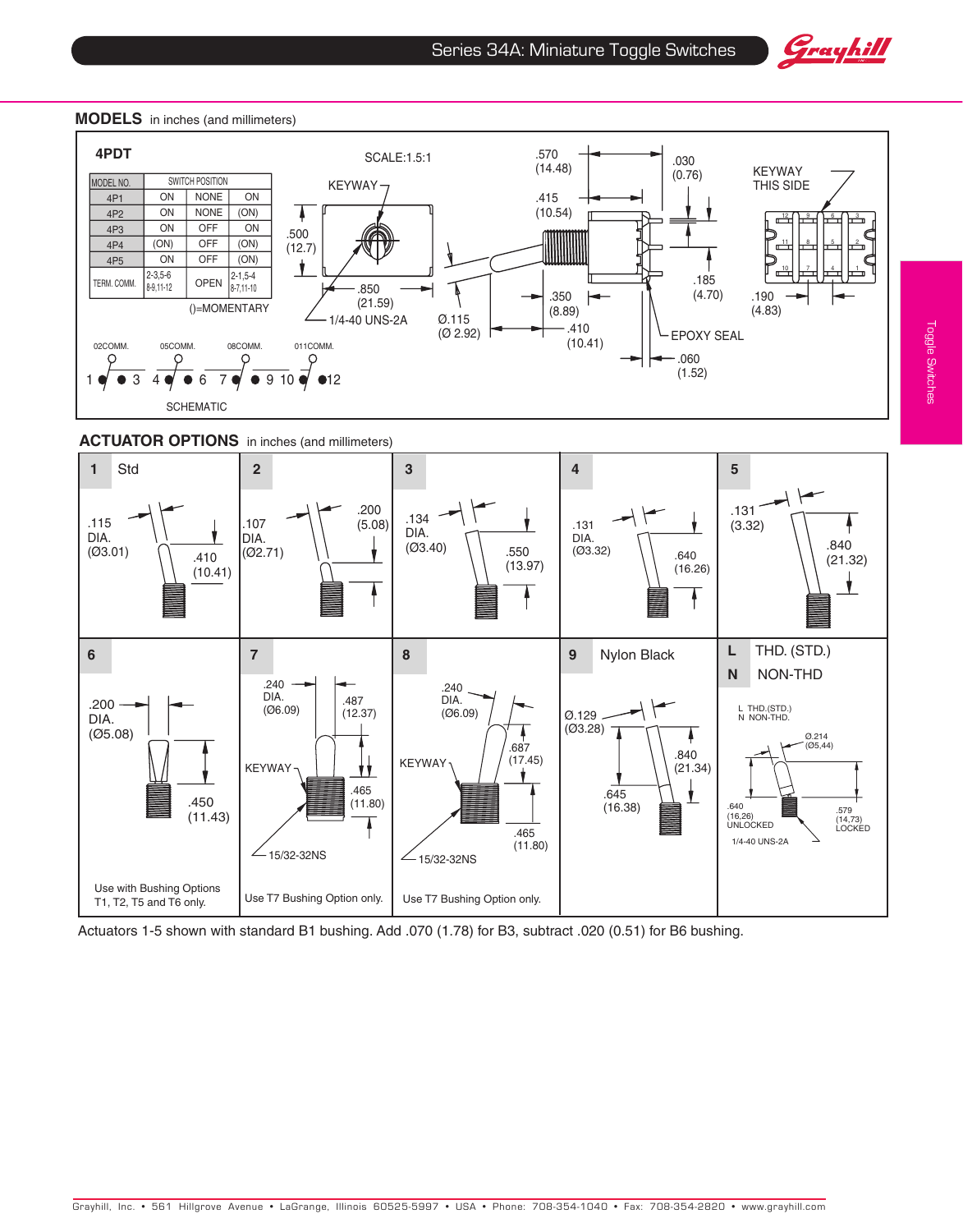



#### **BUSHING OPTIONS** in inches (and millimeters)

**PANEL MOUNTING** in inches (and millimeters)

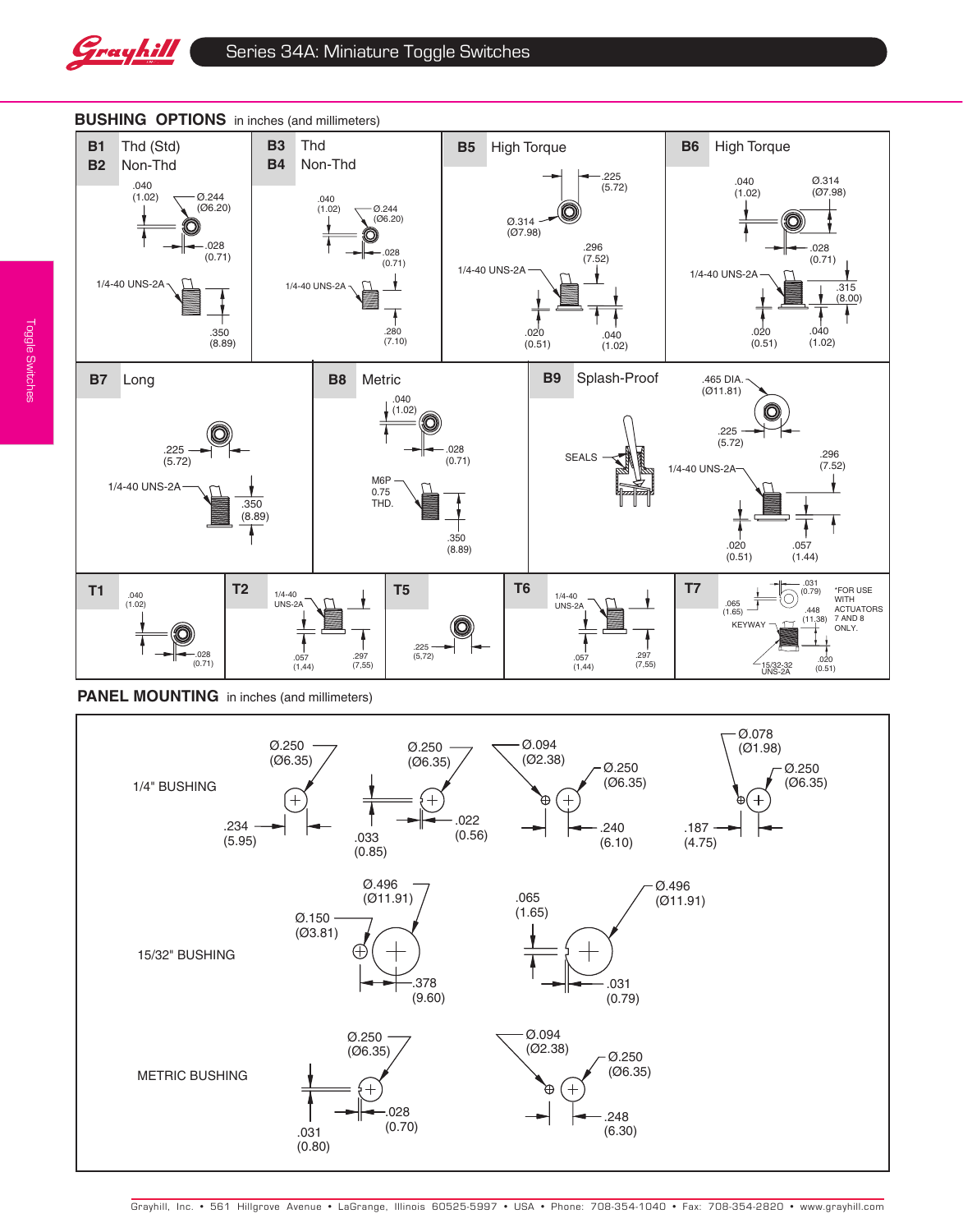





### **TERMINATION OPTIONS** in inches (and millimeters)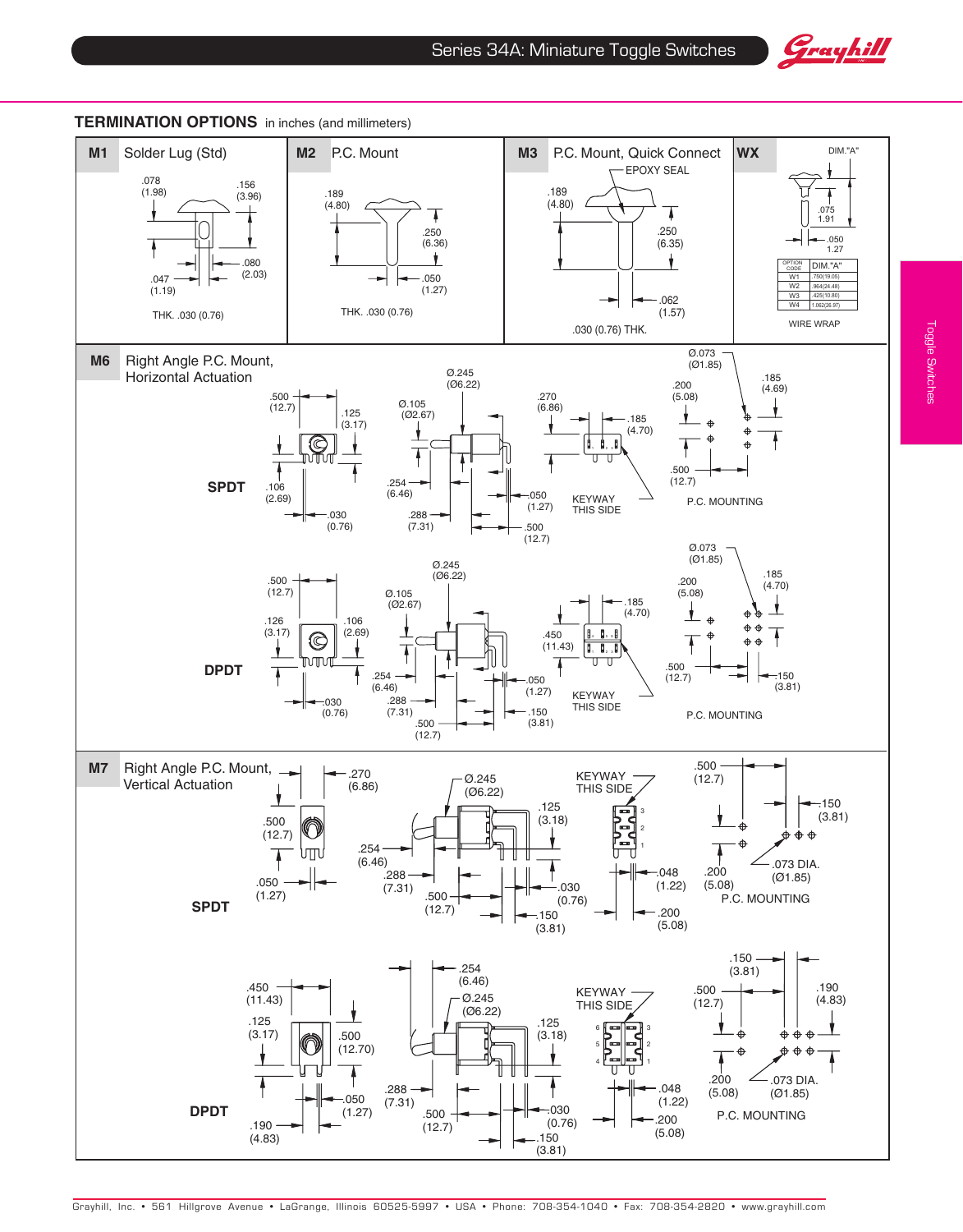

## **TERMINATION OPTIONS** in inches (and millimeters)